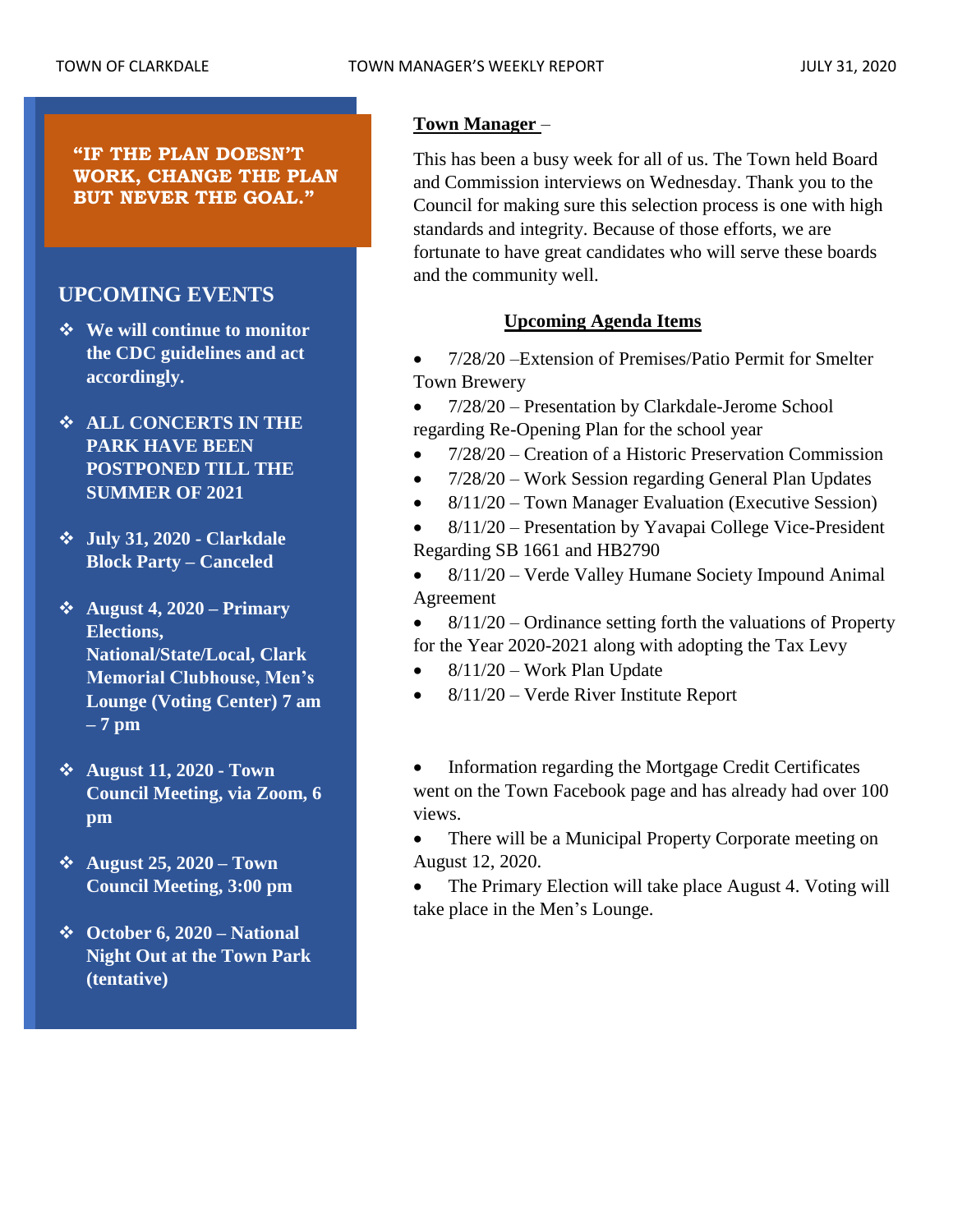# Yavapai County COVID-19 Update 7/31/2020 10:30:00 AM

| Confirmed Cases: 1768 Deaths: 60 Recoveries: 613                                                                                                                                                                                                                                                                                                                                                           | <b>Yavapai County</b>                                                                                                                                                                                                                                                         | Arizona<br>Deaths: 3694<br>Cases:<br>174010                                                                                                                                                                                                                                                                                           |                                                                                                                                                                                                                                                                                                                                                                                      |
|------------------------------------------------------------------------------------------------------------------------------------------------------------------------------------------------------------------------------------------------------------------------------------------------------------------------------------------------------------------------------------------------------------|-------------------------------------------------------------------------------------------------------------------------------------------------------------------------------------------------------------------------------------------------------------------------------|---------------------------------------------------------------------------------------------------------------------------------------------------------------------------------------------------------------------------------------------------------------------------------------------------------------------------------------|--------------------------------------------------------------------------------------------------------------------------------------------------------------------------------------------------------------------------------------------------------------------------------------------------------------------------------------------------------------------------------------|
| <b>Yavapai Case Locations</b><br><b>Ash Fork</b><br><b>Bagdad</b><br><b>Black Canyon City 20</b><br><b>Camp Verde</b><br>Chino Valley*<br>Clarkdale<br>Congress<br>Cornville<br>Cottonwood<br>Dewey-Humboldt* 83<br>Mayer*<br>Paulden<br>Prescott*<br>Prescott Valley*<br><b>Rimrock</b><br>Sedona<br>Yarnell<br><b>Other Quad-Cities 16</b><br>Other Verde Valley 1<br>Unknown<br>**Mingus Mtn<br>Academy | Count<br>Change<br>5<br>n/c<br>8<br>n/c<br>n/c<br>121<br>$+3$<br>84<br>$+3$<br>52<br>$+2$<br>10<br>$+1$<br>28<br>$+1$<br>220<br>$+4$<br>$+2$<br>$+1$<br>42<br>49<br>$+3$<br>374<br>$+13$<br>375<br>$+12$<br>34<br>$-1$<br>102<br>$+4$<br>6<br>$+1$<br>n/c<br>n/c<br>15<br>123 | <b>Yavapai Tests</b><br><b>Total Tested</b><br>28508<br>26740<br><b>Negative</b><br>93.8%<br>1768<br>Positive<br><b>New Tests Reported</b><br>320<br><b>New Positive Cases</b><br>49                                                                                                                                                  | Yavapai Case Details<br>Count<br>Age<br>Change<br>0 to 12<br>69<br>$+2$<br>145<br>13 to 17<br>$+3$<br>200<br>18 to 24<br>$+8$<br>$25$ to $34$<br>238<br>$+7$<br>195<br>35 to 44<br>$+4$<br>196<br>$+8$<br>45 to 54<br>274<br>$+7$<br>55 to 64<br>241<br>$+10$<br>65 to 74<br>122<br>75 to 84<br>n/c<br>$85 +$<br>83<br>n/c<br>Unknown 5<br>742<br>Male<br>1026<br>Female             |
|                                                                                                                                                                                                                                                                                                                                                                                                            |                                                                                                                                                                                                                                                                               | <b>Yavapai Hospitalizations</b><br>YRMC15<br>0 PUI (West Campus)<br>1 PUI (East Campus)<br>2<br>VVMC8<br>$5$ PUI<br>0 PUI<br>VA<br>1<br>* A PUI is an in-patient who has been<br>admitted for care that has been tested for<br>COVID-19 with results still pending.<br>* These numbers are only COVID-19 related<br>hospitalizations. | <b>Yavapai Mortality</b><br>Case fatality rate<br>3.5%<br>Females<br>21<br>36%<br><b>Males</b><br>39<br>64%<br>18%<br>Cottonwood<br>11<br>27<br>46%<br>Prescott<br><b>Other Quad Cities 12</b><br>20%<br><b>Other Verde</b><br>10<br>17%<br>4%<br>0 to 54<br>1<br>55 to 64<br>8<br>14%<br>65 to 74<br>20%<br>$12 \overline{ }$<br>75 to 84<br>31%<br>19<br>85 and older<br>20<br>32% |

[Testing Sites in Yavapai County](https://www.yavapai.us/Portals/39/COVID-19/TestingSitesinYavapaiCounty.pdf)

[Emergency Operations Center Personal Protection Equipment \(PPE\) Donations](http://www.yavapai.us/Portals/39/PPE%20Donations.pdf)

[Yavapai County Community Health Services' COVID-19 Resources for Reopening](https://www.yavapai.us/chs/COVID-19) *Please refer to Governor Ducey's website for reopening timelines: <https://azgovernor.gov/>*

[ADHS Local Health Resources](https://www.azdhs.gov/preparedness/epidemiology-disease-control/infectious-disease-epidemiology/index.php#novel-coronavirus-local-health-resources)

COVID-19 Q&A - [Guidance for Schools](https://www.yavapai.us/Portals/39/COVID-19/COVID-19_QA_GuidanceForSchools.pdf)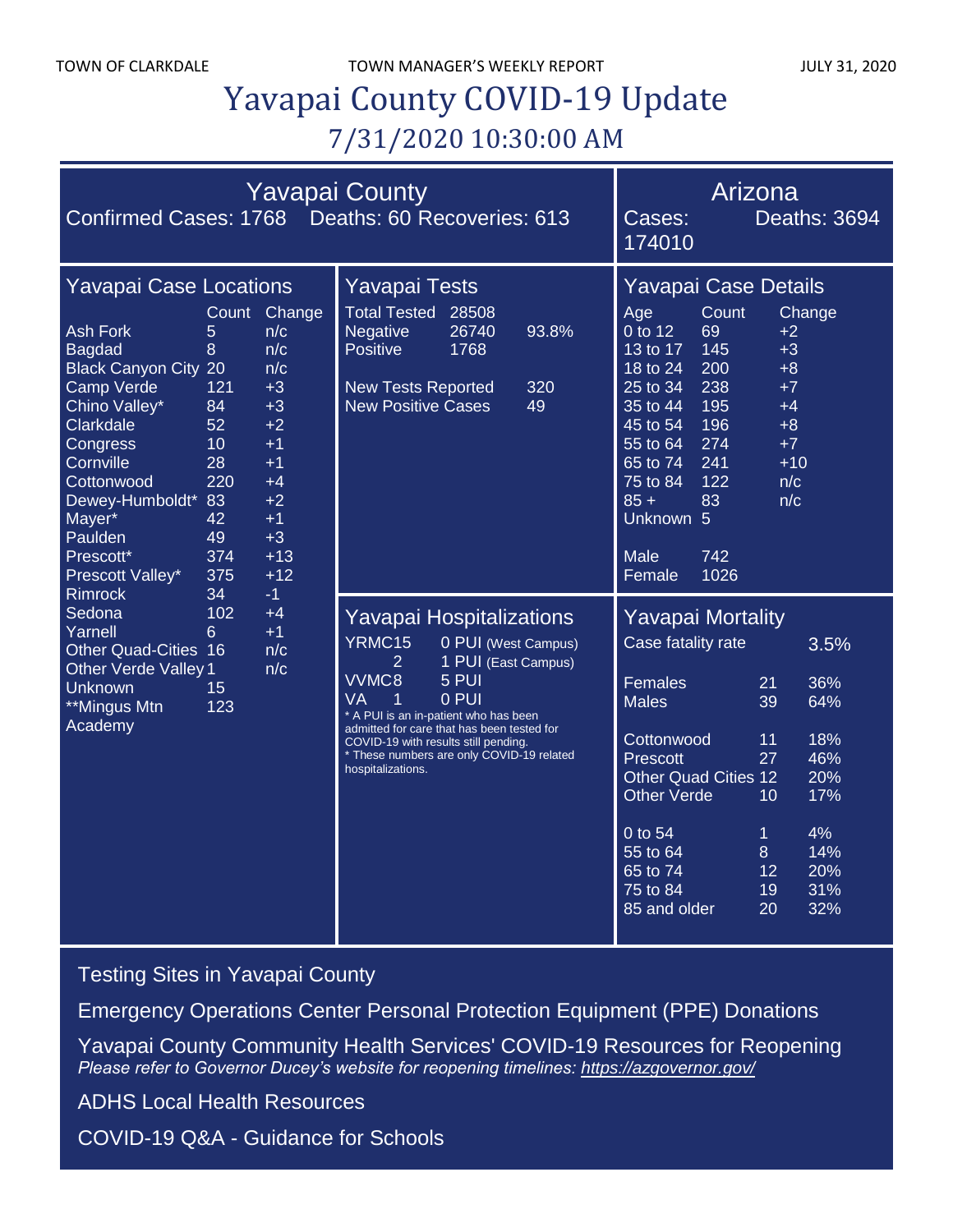*PARKS & RECREATION DEPARTMENT UPDATES*

Parks and Recreation Event, Program and Activity Reports –

- Boards and Commission interviews were conducted this week in an attempt to select appropriate members for vacancies. Without a doubt there were some very qualified candidates for some of the positions.
- Staff has received some estimates for beautification at the Selna/Mongini Park. The project would include landscape rock on the upper area of the park and a walking path between the two (2) ramadas and playground equipment. This upgrades would assist with maintaining the park on a regular basis and make it look more inviting to the public.
- Staff is working on the Parks and Recreation document that will be including in the General Plan update.
- The department registered with the National Recreation & Park Association this week and will attend a virtual training in "Strategic Thinking & Planning" in the coming month.

Volunteer Coordination –

Staff has reached out to Y.E.S. the ARC to reconnect with their volunteer program. Just before COVID 19 struck their volunteer coordinator had contacted us to possibly implement a park clean up program for their volunteers. They like to get them out into the community to provide service such as trash pick-up, cleaning, light maintenance, etc. We have a few things that would work for them and we are hoping to re-engage to get them started.

### Special Event –

• A Special Event application was received this week from the Clarkdale/Cottonwood Lion's Club to set up a fundraiser event for a Colorado River Trip giveaway. The group initially planned to sell tickets during summer events like Concerts in the Park, Summer Block Parties, and 4th of July. This not being an option with cancelations, they will be setting up a table at Lower TAPCO RAP entrance to entice interested river users to purchase tickets. The Lion's Club has been an important community partner to the Town and provides eye glasses to over 100 community members who need financial assistance each year. As part of the permit, specific guidelines regarding COVID 19 safety precautions will be implemented. Interested persons will need to come directly to the table to inquire and purchase the tickets, they will not be approaching park users. If approved, the group will begin the weekend of August 8th and continue through the month of August on either Saturday or Sunday, not both.

### Verde River @ Clarkdale-

• June visitor numbers at Lower TAPCO have been compiled and reflect an overall reduction from May:

*May vehicle count = 714 June vehicle count = 412 May envelope collection total = \$3196 June envelope collection total = \$1835*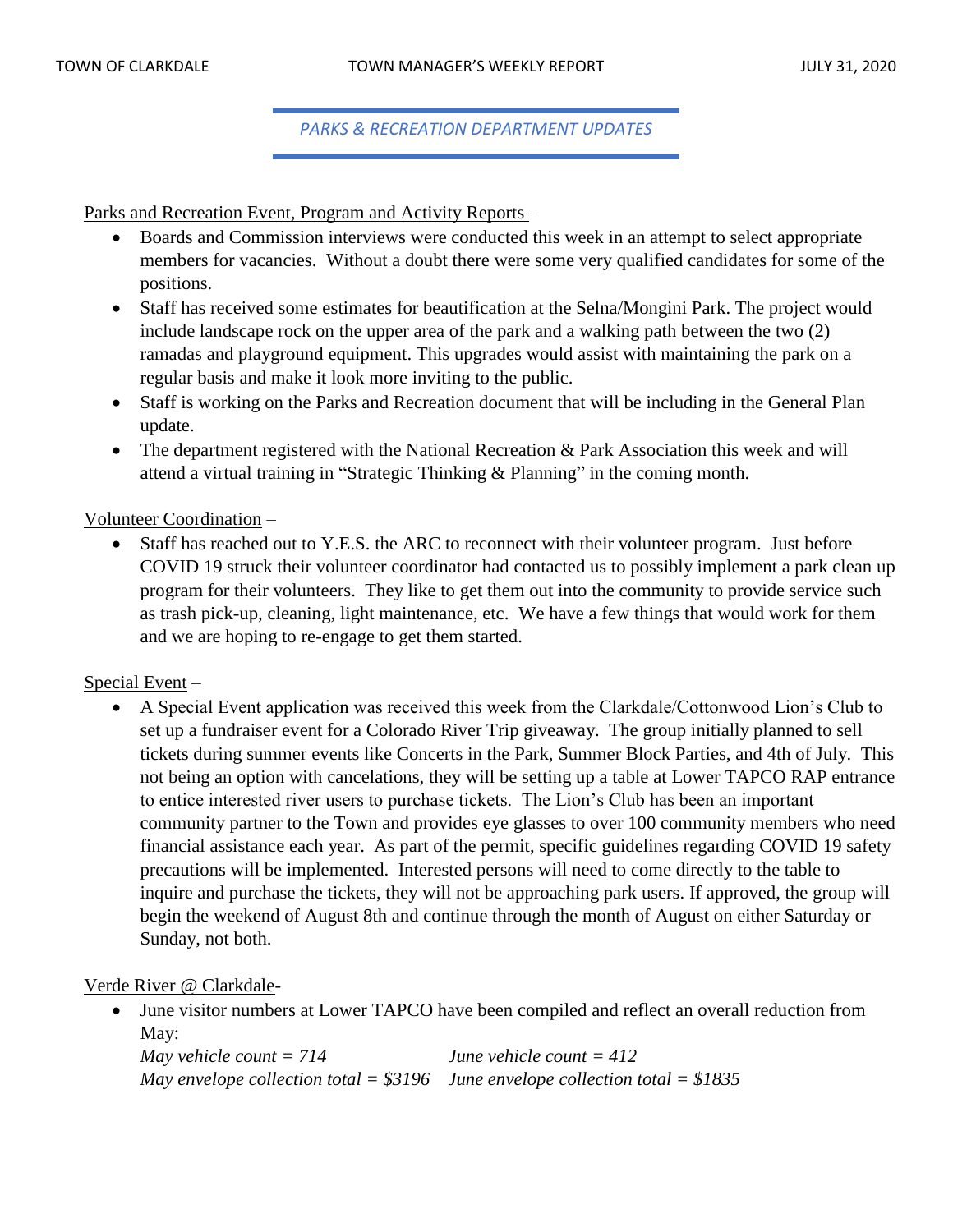## Social Media –

Social Media Posts: 7/30 Trails Volunteer Call Out post 7/30 Lower Clarkdale Park Improvements post 7/30 US Census (shared) 7/30 Mortgage Credit Certificate program post 7/27 Message from the Mayor Post 7/24 Clarkdale Police Department – Launch site reopened (shared)

Post Reach: 1,420 Post Engagement:435 New followers in July: 144

• Staff completed 'State of Social Media in the Public Sector' Archive Social training. Some top takeaways include:

Top challenges identified to social media adoption:

- $\Box$ staffing
- $\Box$ content creation
- $\Box$ managing controversial topics
- $\Box$ compliance with records retention

Views about top platforms:

- o Twitter considered "news you can use."
- o Facebook best at engaging community stakeholders, reaching a wide range of community members and offering discussion.
- o Instagram best at attracting younger people advocating for things they want. Most positive comments and content.

*COMMUNITY DEVELOPMENT DEPARTMENT UPDATES*

- Design Review Board Chateau Tumbleweed has applied for design review of improvement to their shade structure. What they propose is limited by the current version of Zoning Code 3-130—89A Corridor Commercial Overlay District.
- Historic Preservation Committee (HPC) This Committee was approved at the July 28, 2020, Council Meeting. Staff and Council representatives interviewed candidates to fill the committee.
- Trails The trails team has re-initiated conversations with Cottonwood's planning division regarding a trail connector between Clarkdale and Cottonwood. Staff has requested consideration for an easement from the landowner on the Clarkdale side of 89A and is awaiting a reply.
- General Plan Commission The next meeting will be August 18, 2020 to discuss the Circulation section of the General Plan.
- Code Enforcement No complaints were received this week.
- Developer and co-author of the book Pocket Neighborhoods (Chapin), Jim Soules, has offered an informational presentation on the topic. The presentation will be offered via Zoom on August 12, in cooperation with Tiny Home developer Darin Dinsmore. They will address the misconception that home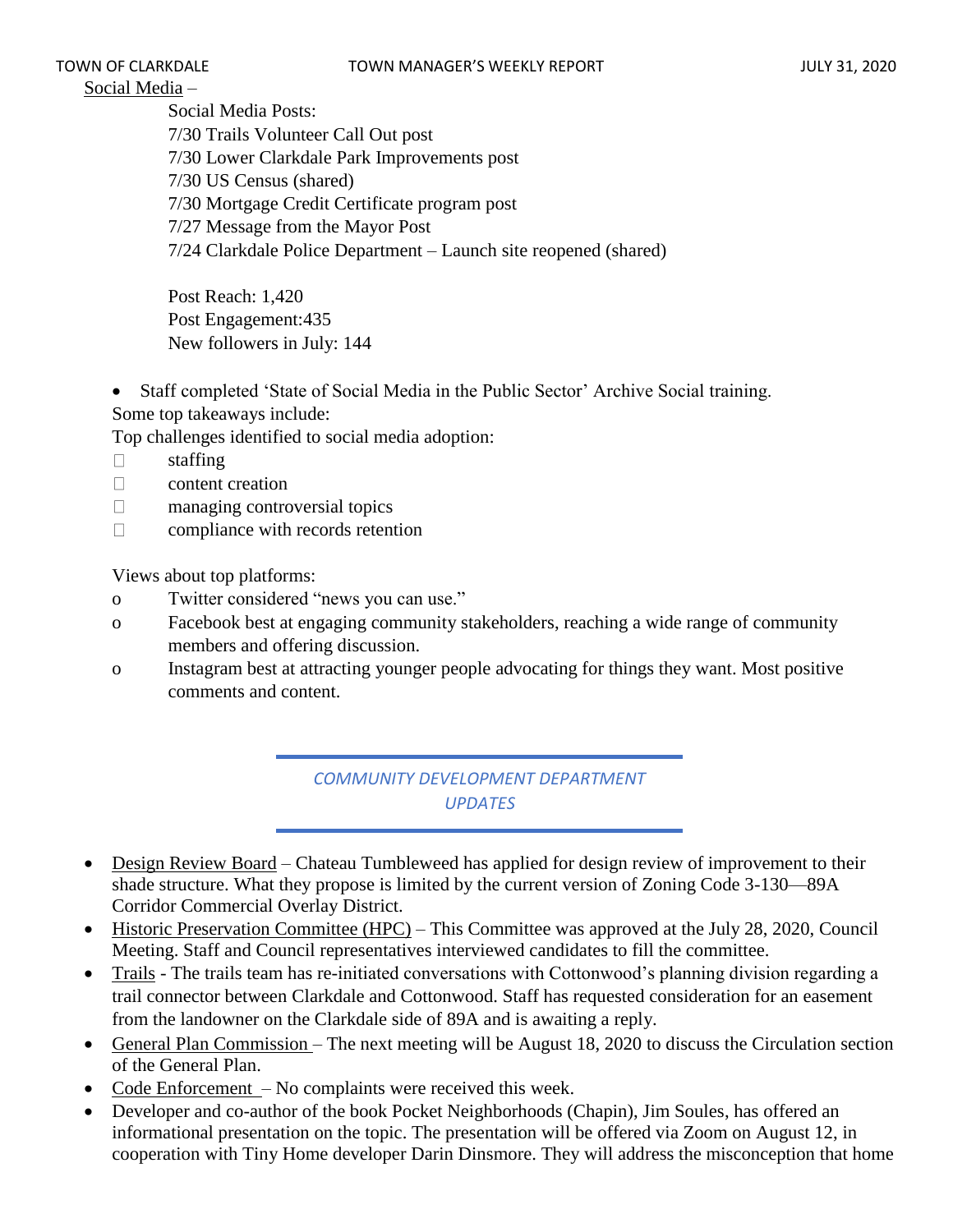size directly impacts property values, and that smaller homes often leave more budget for higher quality materials and architectural details.

| <b>Weekly Cash Report</b> |                                        |            |  |  |
|---------------------------|----------------------------------------|------------|--|--|
| <b>ITEM</b>               | <b>DETAILS</b>                         | <b>FEE</b> |  |  |
|                           | 00855 - ENGARD IRON WORKS              | \$30.00    |  |  |
|                           | 01115 - SUNSHINE 21                    | \$30.00    |  |  |
|                           | 00840 - ELITE CABINET INSTALLS         | \$30.00    |  |  |
|                           | 00637 - X-RDS LLC                      | \$30.00    |  |  |
|                           | 00952 - ROCKSMITH DESIGNS LLC          | \$30.00    |  |  |
|                           | 00276 - WATERLINE INTERNATIONAL        | \$30.00    |  |  |
|                           | 00127 - GUTTER GUYS INC                | \$30.00    |  |  |
| <b>BUSINESS LICENSES</b>  | 00292 - MIDKIFF PLUMBING, INC.         | \$30.00    |  |  |
|                           | 00221 - VERDE SOL-AIR SERVICES         | \$30.00    |  |  |
|                           | 00744 - THE TRADESMEN                  |            |  |  |
|                           |                                        | \$30.00    |  |  |
|                           | 00723 - HR FOAM & INSULATION           | \$30.00    |  |  |
|                           | 00784 - HOME TECH FOUNDATION SYS, INC. | \$30.00    |  |  |
|                           | 00382 - MAIN STREET CAFÉ               | \$30.00    |  |  |
|                           | 00716 - CLARKDALE KAYAK COMPANY        | \$30.00    |  |  |
|                           | 00895 - HOME DEPOT U.S.A. INC          | \$30.00    |  |  |
|                           | 092723 - FENCE / 1112 MAIN ST.         | \$25.00    |  |  |
| <b>BUILDING PERMITS</b>   | 092726 - CHAIR LIFT / 309 MAIN ST.     | \$123.20   |  |  |
|                           | 092719 - FENCE / 1081 LANNY LN         | \$25.00    |  |  |
|                           |                                        | \$623.20   |  |  |

### *POLICE DEPARTMENT UPDATES*

### **Major incidents reported to the department for the week of 7/22 through 7/28/20:**

- 7/23/20 Officer Godina handled a delayed domestic violence incident between a couple in Mountain Gate. Both were cited for disorderly conduct and assault per domestic violence.
- 7/27/202 Officer Lohman handled a verbal dispute between a different couple in Mountain Gate. The parties were separated for the night.

### Calls at the RAPS

• 7/24/20 - Officer Godina posted "No Boating" signs at TAPCO RAP while the river was running at over 600 cubic feet per second. Ambassador Jim Mast also responded on his day off to monitor the situation. The flow rate dropped within a few hours and the launches were reopened.

| <b>Total Calls</b>                                  | 34                          |
|-----------------------------------------------------|-----------------------------|
| <b>Calls Criminal in Nature</b>                     | $\mathcal{D}_{\mathcal{L}}$ |
| <b>Traffic Stops</b>                                | 6                           |
| Citations                                           | 2                           |
| Warnings                                            |                             |
| Citations – non-traffic                             | $\overline{2}$              |
| <b>Requests for Citizen Assistance</b>              |                             |
| Animal Problems                                     | 4                           |
| <b>Requests by Other Agencies</b><br>for Assistance | 6                           |
| Responses to Calls at the RAPs                      | $\overline{2}$              |
| <b>Domestic Violence Calls</b>                      |                             |